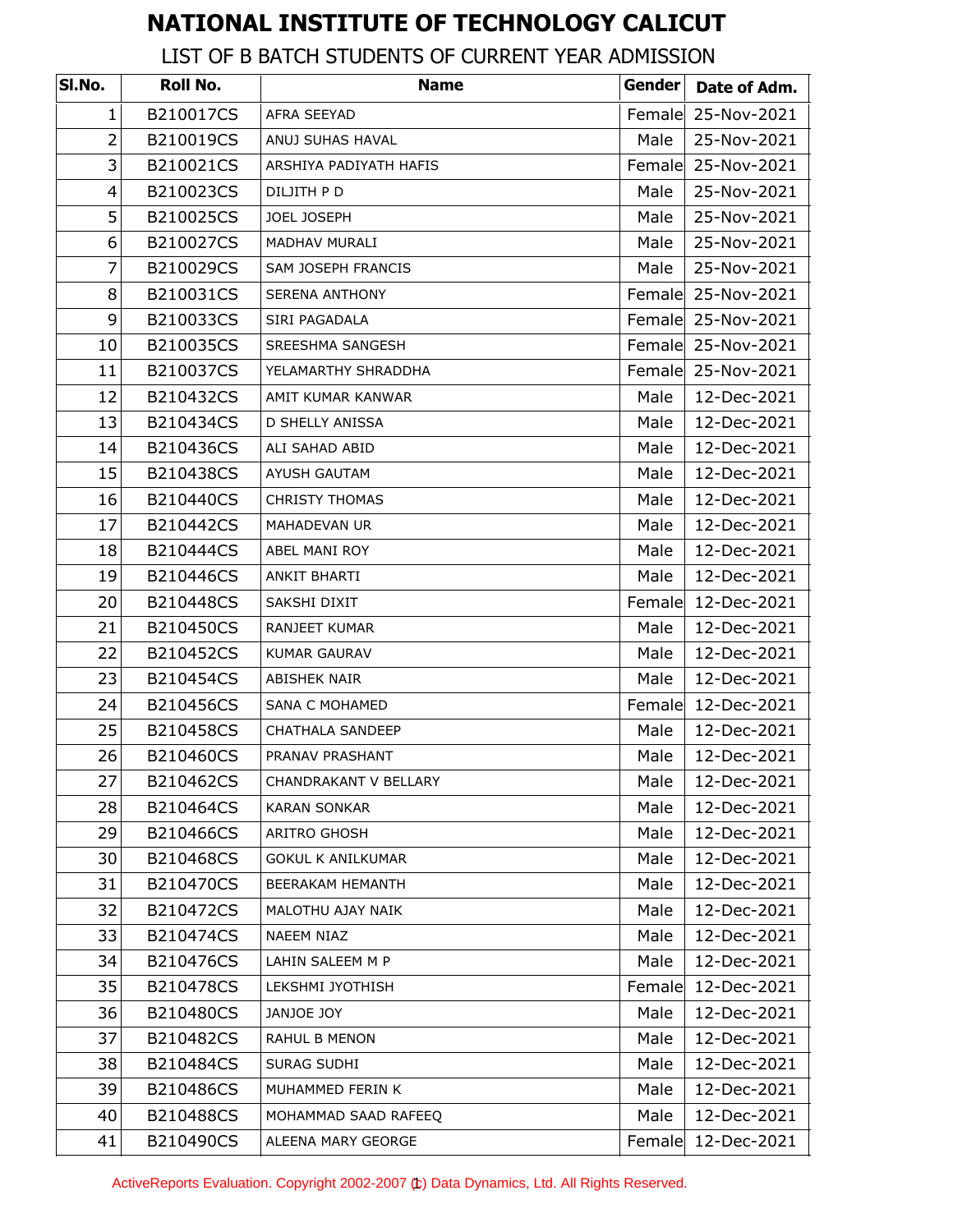| SI.No. | Roll No.  | <b>Name</b>                              | Gender | Date of Adm.       |
|--------|-----------|------------------------------------------|--------|--------------------|
| 42     | B210492CS | ALLAMANENI SRIKAR                        | Male   | 12-Dec-2021        |
| 43     | B210494CS | PRATHI HARSHITHA                         | Female | 12-Dec-2021        |
| 44     | B210496CS | <b>JADHAV SADGUN</b>                     | Male   | 12-Dec-2021        |
| 45     | B210498CS | <b>ALLEN ANTONY</b>                      | Male   | 12-Dec-2021        |
| 46     | B210500CS | POSIMSETTI HEMANTH VENKATA SAI           | Male   | 12-Dec-2021        |
| 47     | B210502CS | RAVANAM DURGA VENKATA SATYA AVINASH      | Male   | 12-Dec-2021        |
| 48     | B210504CS | PEDDAYAPPAGARI BHAVANA                   | Female | 12-Dec-2021        |
| 49     | B210506CS | <b>GEDELA UDAY KIRAN</b>                 | Male   | 12-Dec-2021        |
| 50     | B210508CS | ASHWIN SURESH BABU                       | Male   | 12-Dec-2021        |
| 51     | B210510CS | JOHANN B SIMON                           | Male   | 12-Dec-2021        |
| 52     | B210512CS | <b>NANDANA DV</b>                        | Female | 12-Dec-2021        |
| 53     | B210514CS | KONCHADA SAI KIRAN                       | Male   | 12-Dec-2021        |
| 54     | B210516CS | <b>MALLA TARUN</b>                       | Male   | 12-Dec-2021        |
| 55     | B210518CS | H KAILAS NATH                            | Male   | 12-Dec-2021        |
| 56     | B210520CS | SATWIKA ADUSUMILLI                       | Female | 12-Dec-2021        |
| 57     | B210522CS | <b>ROBINS KUMAR</b>                      | Male   | 12-Dec-2021        |
| 58     | B210524CS | LEHAN DIVAKARAN                          | Male   | 12-Dec-2021        |
| 59     | B210526CS | MATHEW GEORGE                            | Male   | 12-Dec-2021        |
| 60     | B210528CS | <b>RAJNESH B</b>                         | Male   | 12-Dec-2021        |
| 61     | B210530CS | KALVAGADDA SRITHA                        | Female | 12-Dec-2021        |
| 62     | B210532CS | NANDANA S NAIR                           |        | Female 12-Dec-2021 |
| 63     | B210534CS | KONDURU DHANUSH                          | Male   | 12-Dec-2021        |
| 64     | B210536CS | <b>BACHU VENKATA DHANUSH</b>             | Male   | 12-Dec-2021        |
| 65     | B210538CS | SUNKARA RAMA VENKATA SATYA SAI RAVI TEJA | Male   | 12-Dec-2021        |
| 66     | B210540CS | <b>FARHAN CHONARI</b>                    | Male   | 12-Dec-2021        |
| 67     | B210542CS | PAIDI ABHIRAM                            | Male   | 12-Dec-2021        |
| 68     | B210544CS | RAHUL P AROLI                            | Male   | 12-Dec-2021        |
| 69     | B210546CS | <b>BIYA BABY</b>                         | Female | 12-Dec-2021        |
| 70     | B210548CS | DIYA VINOD                               | Female | 12-Dec-2021        |
| 71     | B210550CS | ARUNIMA M                                | Female | 12-Dec-2021        |
| 72     | B210552CS | S RISHI MOHAN                            | Male   | 12-Dec-2021        |
| 73     | B210554CS | CHINTHAKOMMADINNE VINAY KUMAR            | Male   | 12-Dec-2021        |
| 74     | B210556CS | YERUVA RAJAGOPAL REDDY                   | Male   | 12-Dec-2021        |
| 75     | B210558CS | PEERIKATLA GAYATRI                       | Female | 12-Dec-2021        |
| 76     | B210560CS | KAVURU NAVEEN KUMAR                      | Male   | 12-Dec-2021        |
| 77     | B210562CS | MD TAHSEEN RAZA                          | Male   | 12-Dec-2021        |
| 78     | B210564CS | YADHU KRISHNAN T N                       | Male   | 12-Dec-2021        |
| 79     | B210566CS | <b>GOBBURI SHIVA</b>                     | Male   | 12-Dec-2021        |
| 80     | B210568CS | ABIJITH R                                | Male   | 12-Dec-2021        |
| 81     | B210570CS | TAMARANA GNANA DEEKSHITHA                | Female | 12-Dec-2021        |
| 82     | B210572CS | <b>BANOTH BALAJI</b>                     | Male   | 12-Dec-2021        |
| 83     | B210574CS | L MOHAN NAYAK                            | Male   | 12-Dec-2021        |
| 84     | B210576CS | PAGOLU RAKSHITH PRADEEP                  | Male   | 12-Dec-2021        |
| 85     | B210578CS | BUTUKURI PERI REDDY                      | Male   | 12-Dec-2021        |

ActiveReports Evaluation. Copyright 2002-2007 (2) Data Dynamics, Ltd. All Rights Reserved.